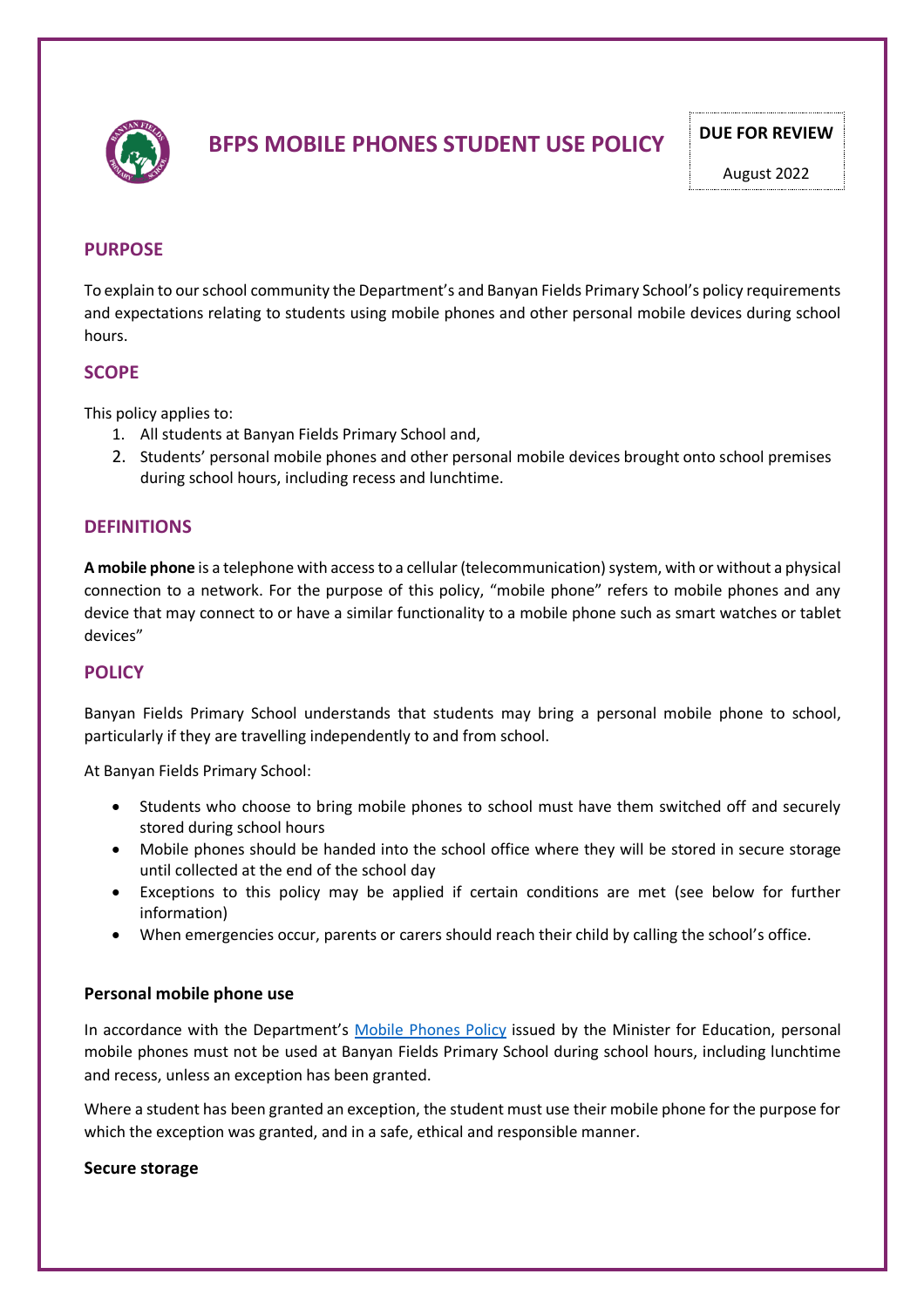Mobile phones owned by students at Banyan Fields Primary School are considered valuable items and are brought to school at the owner's (student's or parent/carer's) risk. Students are encouraged not to bring a mobile phone to school unless there is a compelling reason to do so. Please note that Banyan Fields Primary School does not have accident insurance for accidental property damage or theft. Students and their parents/carers are encouraged to obtain appropriate insurance for valuable items. Refer to the Banyan Fields Primary School's Personal Property Policy AND/OR the Department's Personal Goods policy.

Where students bring a mobile phone to school, Banyan Fields Primary School will provide secure storage. Secure storage is storage that cannot be readily accessed by those without permission to do so. At Banyan Fields Primary School students are required to hand their mobile phone to the school administration office to be placed in a lockable cupboard.

# **Enforcement**

Students who use their personal mobile phones inappropriately at Banyan Fields Primary School may be issued with consequences consistent with our school's existing student engagement polices; *Student Wellbeing and Engagement* and/or *Code of Conduct* or *Bullying* policies.

At Banyan Fields Primary School inappropriate use of mobile phones is **any use during school hours**, unless an exception has been granted, and particularly use of a mobile phone:

- in any way that disrupts the learning of others
- to send inappropriate, harassing or threatening messages or phone calls
- to engage in inappropriate social media use including cyber bullying
- to capture video or images of people, including students, teachers and members of the school community without their permission
- to capture video or images in the school toilets, changing rooms, swimming pools and gyms
- to capture video or images on school grounds within school hours
- during exams and assessments

## **Exceptions**

Exceptions to the policy:

- may be applied during school hours if certain conditions are met, specifically,
	- o Health and wellbeing-related exceptions; and
	- o Exceptions related to managing risk when students are offsite.
- can be granted by the principal, or by the teacher for that class, in accordance with the Department's Mobile Phones Policy.

The three categories of exceptions allowed under the Department's Mobile Phones Policy are:

## *1. Learning-related exceptions*

| <b>Specific exception</b>                                                                                                          | <b>Documentation</b>                                                                                                                               |
|------------------------------------------------------------------------------------------------------------------------------------|----------------------------------------------------------------------------------------------------------------------------------------------------|
| For specific learning activities (class-based exception)                                                                           | Banyan Fields Primary School does not allow                                                                                                        |
| For students for whom a reasonable adjustment to a<br>learning program is needed because of a disability or<br>learning difficulty | the use of personal mobile phones for learning<br>tasks. If a device is required a school provided<br>devices can be used to support the learning. |

## *2. Health and wellbeing-related exceptions*